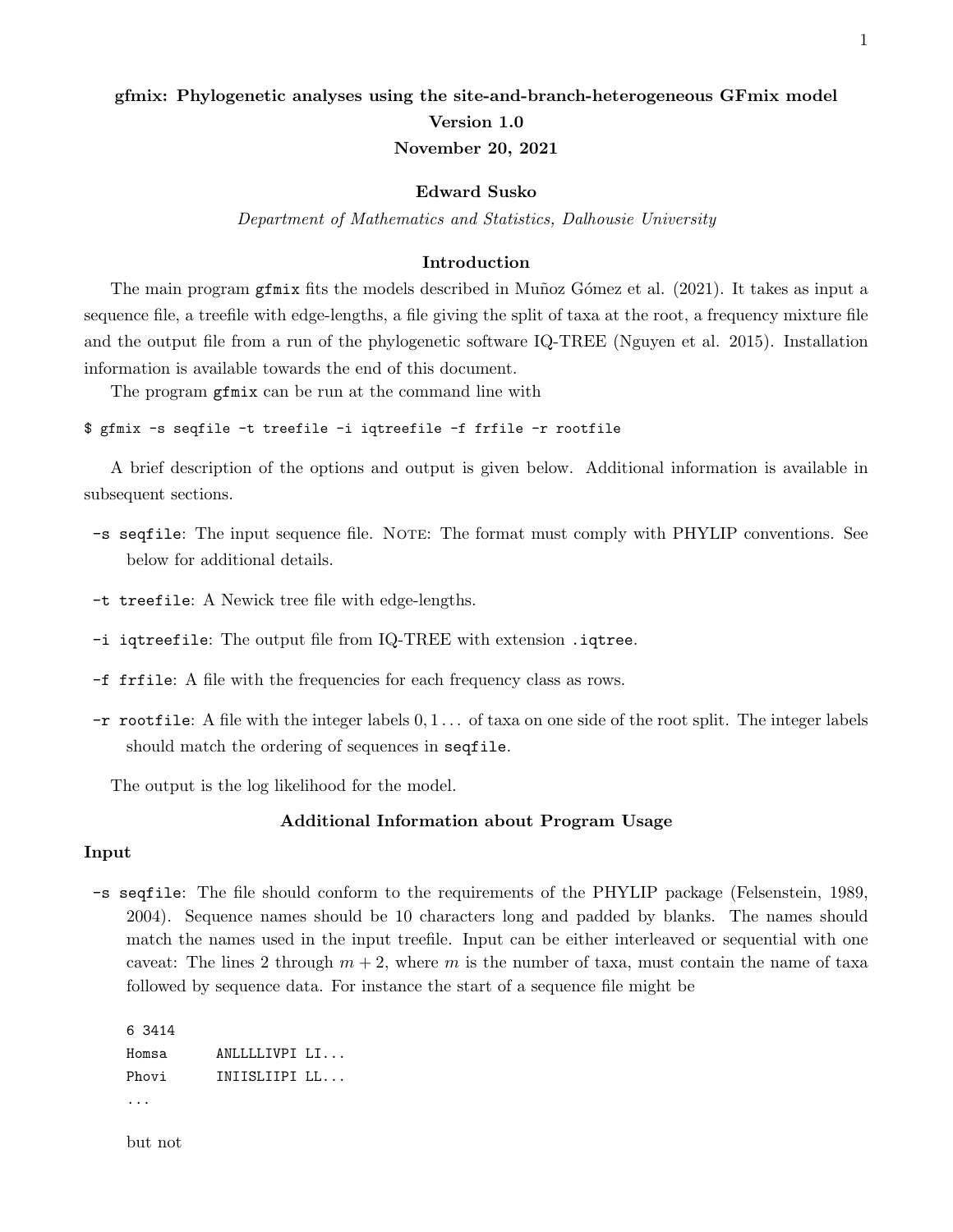6 3414 Homsa ANLLLLIVPI LI... Phovi INIISLIIPI LL... ...

which would be allowed under the sequential format by PHYLIP. Additional information is available at

http://evolution.genetics.washington.edu/phylip/doc/sequence.html

-t treefile: The tree should conform to the Newick standard. A discussion of this standard as implemented in PHYLIP is given at

http://evolution.genetics.washington.edu/phylip/newicktree.html

and a more formal description is available at

http://evolution.genetics.washington.edu/phylip/newick\_doc.html

-i iqtreefile: gfmix assumes that IQ-TREE has been run with a class-frequency mixture with +F option and gamma rate variation. The software currently fits with a LG exchangeability matrix, so it is best to run IQ-TREE with this option as well.

If IQ-TREE is run with sequence file seqfile, it will create a file seqfile.iqtree in the directory where seqfile is located. gfmix uses this file to get the weights of the class-frequency mixture and  $\alpha$  parameter for the gamma rate variation model.

-f frfile: A file with the frequencies for each frequency class as rows, not including the +F frequencies which are determined within gfmix. These frequencies should match the frequency classes in the call to IQ-TREE.

In Munoz Gómez et al. (2021), the MAM60 model was the main frequency class model. MAM60 frequency classes are determined from the sequence data at hand using the methods of Susko, Lincker and Roger (2018). The program mammal can be used to get these. It is available at

https://www.mathstat.dal.ca/~tsusko/

Files with the frequencies for the C-series models are included in the packaged software. So if IQ-TREE is called with option -m LG+C20+F+G, C20.aafreq.dat can be used as frfile; include the full pathname.

 $-r$  rootfile: A file with the integer labels  $0, 1, \ldots$  of taxa on one side of the root split. The integer labels should match the ordering of sequences in seqfile. So 0 corresponds to the first sequence in the file, 1 to the second sequence and so forth.

For example, the sequence file used to estimate the tree in Figure 1 was of the form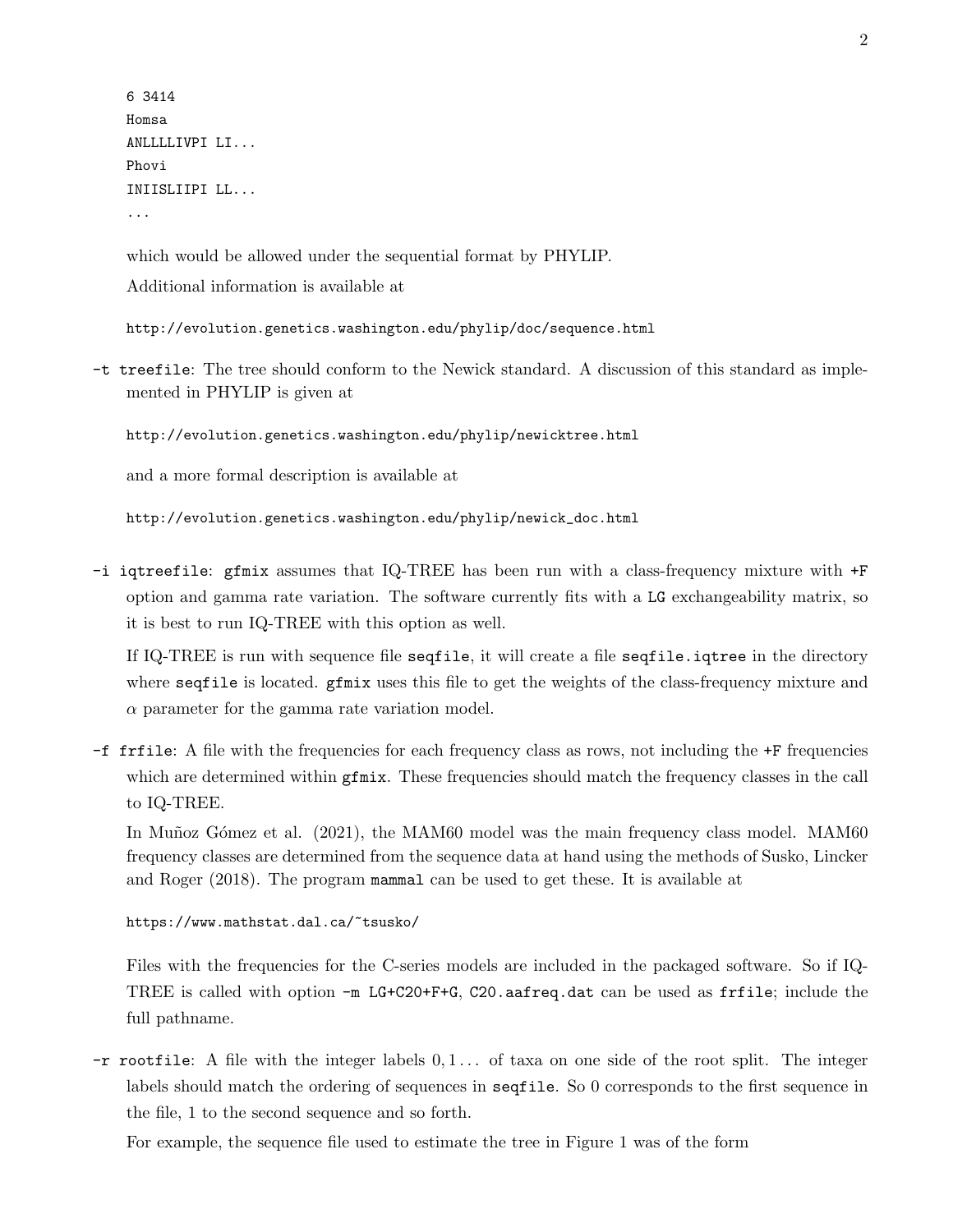

Figure 1: An example tree to illustrate rooting.

```
24 15688
Physcomitr MVKI--RPDE...
Acorus MATL--RADE...
...
Triticum MATL--RVDE...
```
So the inter label 0 corresponds to the sequence Physcomitr, the label 1 corresponds to Acorus and label 23 to Triticum; labels are indicated in the figure. A valid rootfile for this tree would be

10 8 14 0 11

because those taxa are on one side of root.

NOTE: The program creates a number of files prefixed with tmp which are removed upon conclusion. If you have files of the form tmp.\* in the directory where gfmix is run, they should be renamed or moved.

#### System Requirements and Installation

### Requirements and Installation of External Packages

The main program gfmix is an R language script file that effectively pastes together results from a number of smaller programs, some of which were written in R and some in C. To install the package you will need a C compiler and a working installation of the R statistical package

The source code has been compiled and tested using the gcc compiler on linux operating systems. While the program has not been tested on another platform, it should compile on other operating systems. On Mac OS, to install gcc, bring up a terminal and type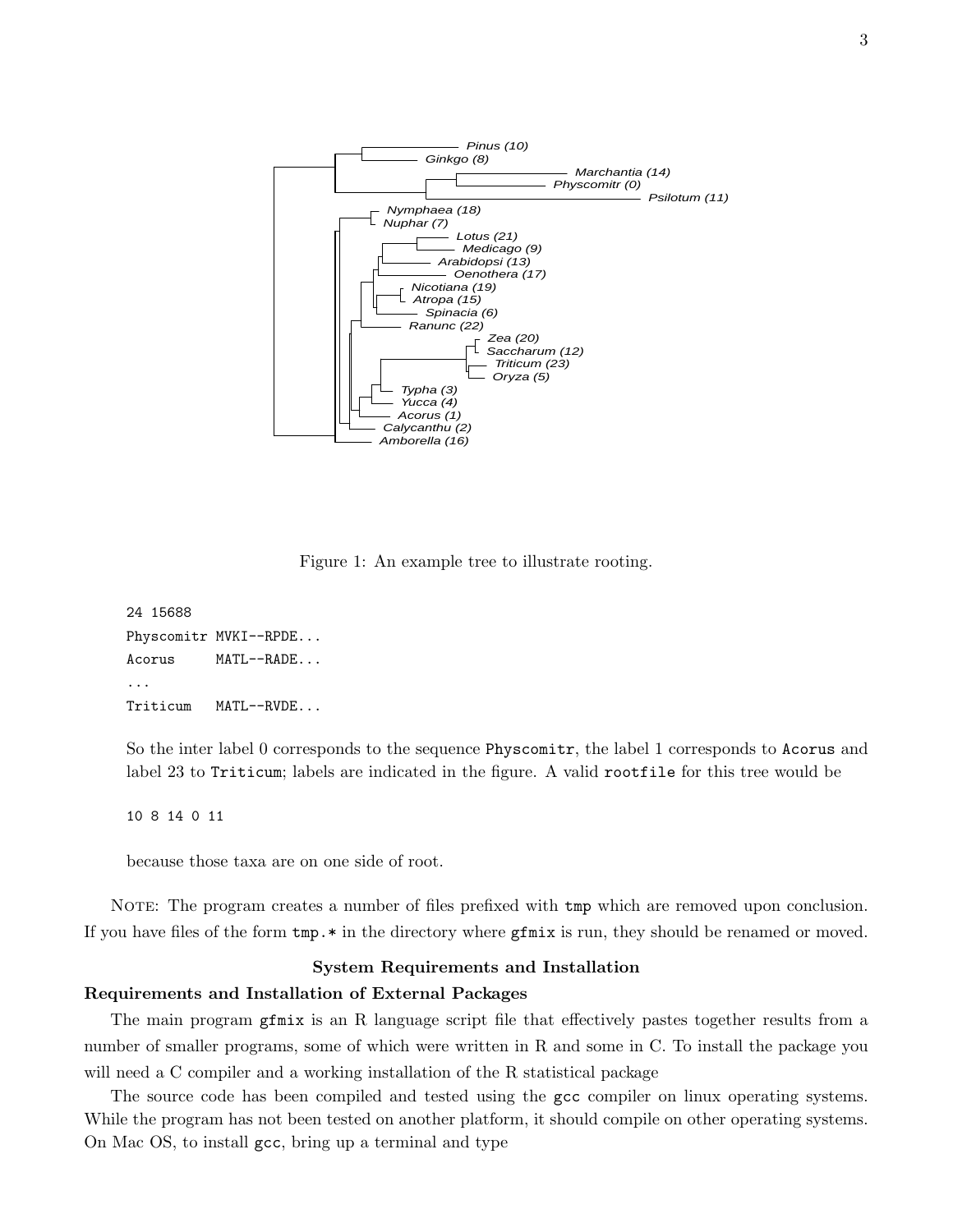```
$ xcode-select --install
```
The program uses output files from IQ-TREE. It is possible that these files may have a different format in some past or future versions of IQ-TREE. Versions of IQ-TREE considered in testing were 2.1.4beta and 1.5.5.

# Installation

1. Download and unpack the software

\$ tar zxf garp.tar.gz

This will create a directory garp that contains the source code.

2. Change directories to garp and create the main program files with the make command

```
$ cd
$ make
$ chmod a+x gfmix
```
The default installation assumes the gcc compiler is available. To use a different compiler, change the variable CC in Makefile.

3. Copy the program files

```
treecns rert alpha_est_mix_rt gfmix
```
to a location in your PATH or to a known directory. If the directory that these files are copied to is not in your PATH, you should change the line bindir <- "" in the file gfmix to

bindir <- "dir\_with\_files/"

where  $dir\_with\_files$  is the name of the directory that the files above have been copied to.

4. Copy the C-series frequencies

C10.aafreq..dat, ..., C60.asfreq.dat

to a known directory. These can be used with the -f option to fit with a C-series model. For instance if they were stored in dir\_with\_files, -f dir\_with\_files/C20.aaafreq.dat would fit yusing the C20 model.

5. The source code and directory can be removed:

```
$ cd ../
$ rm -rf garp.tar.gz garp/
```
## References